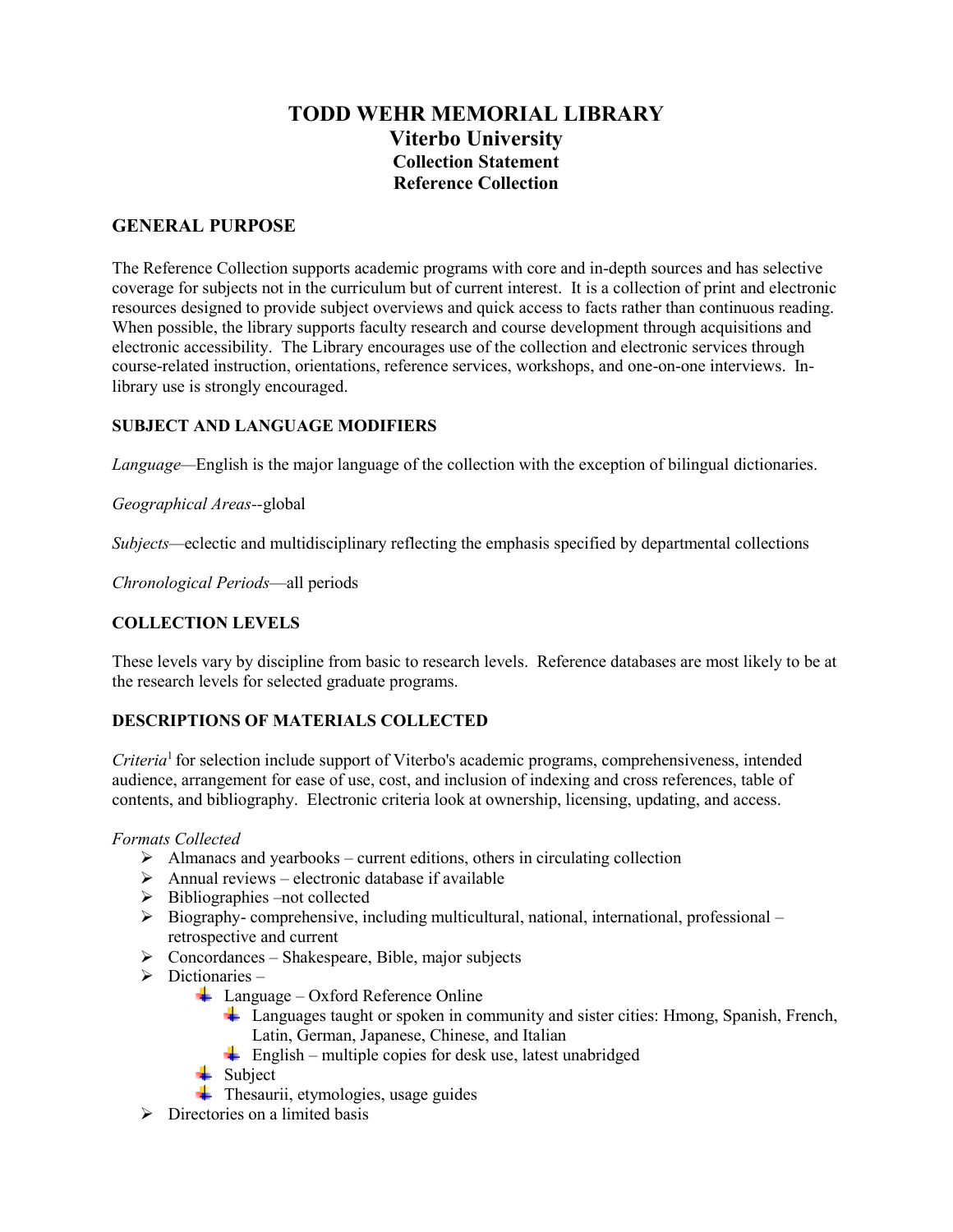- $\triangleright$  Encyclopedias
	- o General Web, World Book, Britannica, Hispanic language
	- o Subject specialized…
- $\triangleright$  Handbooks current editions for subject fields in curriculum
- Legal materials are limited. Many current legal materials are located online.
- Style manuals used on campus: Dietetic, APA, MLA, Turabian, Chicago, AMA
- $\triangleright$  Atlases and gazetteers—those not available through online maps
- $\triangleright$  Statistical works Print: Statistical Abstract of the United States; otherwise, not generally collected if available on government web sites
- $\triangleright$  Career materials
- $\triangleright$  Not collected are corporate annual reports, ephemera, non-local telephone books, print index and abstracts for broad subject areas

*Electronic Databases and References--*Databases are selected to support the curriculum and benefit the widest number of users at a reasonable cost. Purchasing are through WILS, or the best deal, and have a separate budget code. Reference platforms include *Gale Virtual Reference Library, Salem Press,* and *Oxford Reference.* Databases include *Cochrane Library, DynaMed, Cabells Directories, Oxford English Dictionary, Oxford Art Online, Oxford Music Online, Oxford Reference, Naxos, RefWorks, RCLWeb*, and *UlrichsWeb*

*Continuations --* Standing orders for multi-volume titles and monographic series become an on-going financial commitment to the library budget. The same selection tools and guidelines for single monographs apply. Continuations will be reviewed periodically to decide which items need to be continued and which are no longer critical to the curriculum or freely available online. Continuations have a separate budget code.

#### **COLLECTION REVIEW AND RETENTION**

Materials are reviewed regularly and outdated publications are removed to the general collection or withdrawn. Internal use statistics will be kept. Retention will depend on the subject. An inventory will be conducted as needed. Items no longer needed in reference will be shifted to the general collection or withdrawn. Consultation with appropriate departments will be undertaken as necessary.

*Review Sources* include *Computers in Libraries*, *Choice,* core lists for subjects collected, *Booklist,*  RCLWeb (*Resources for College Libraries*)

*Criteria for withdrawal*--Does not support academic programs, information is not current or is not the latest edition, the same information can be found on an authoritative web page, not considered core source, multiple copies exist, a better, more recent title on the same subject exists in the collection, condition is poor,

| <sup>1</sup> Good reference works should include: |                                               | Good reference works should exclude: |                                            |
|---------------------------------------------------|-----------------------------------------------|--------------------------------------|--------------------------------------------|
|                                                   | Clear, readable maps and photographs          |                                      | Fuzzy and poorly reproduced photographs    |
|                                                   | Beautiful photographs and illustrations that  |                                      | Indexing with run-on page numbers next to  |
|                                                   | enrich the text                               |                                      | entries                                    |
|                                                   | Wide gutters, making photocopying easy        |                                      | Narrow gutters, making photocopying nearly |
|                                                   | Sturdy bindings, strong construction          |                                      | impossible                                 |
|                                                   | Readable, engaging text                       |                                      | Redundancy                                 |
|                                                   | Rich scholarship                              |                                      | Too many or too few volumes for the number |
|                                                   | Pleasing layout                               |                                      | of pages                                   |
|                                                   | Excellent indexing, with indented subheadings |                                      | Incomplete or nonstandard citations        |
|                                                   | Clearly stated selection criteria and purpose |                                      | Tiny typeface                              |